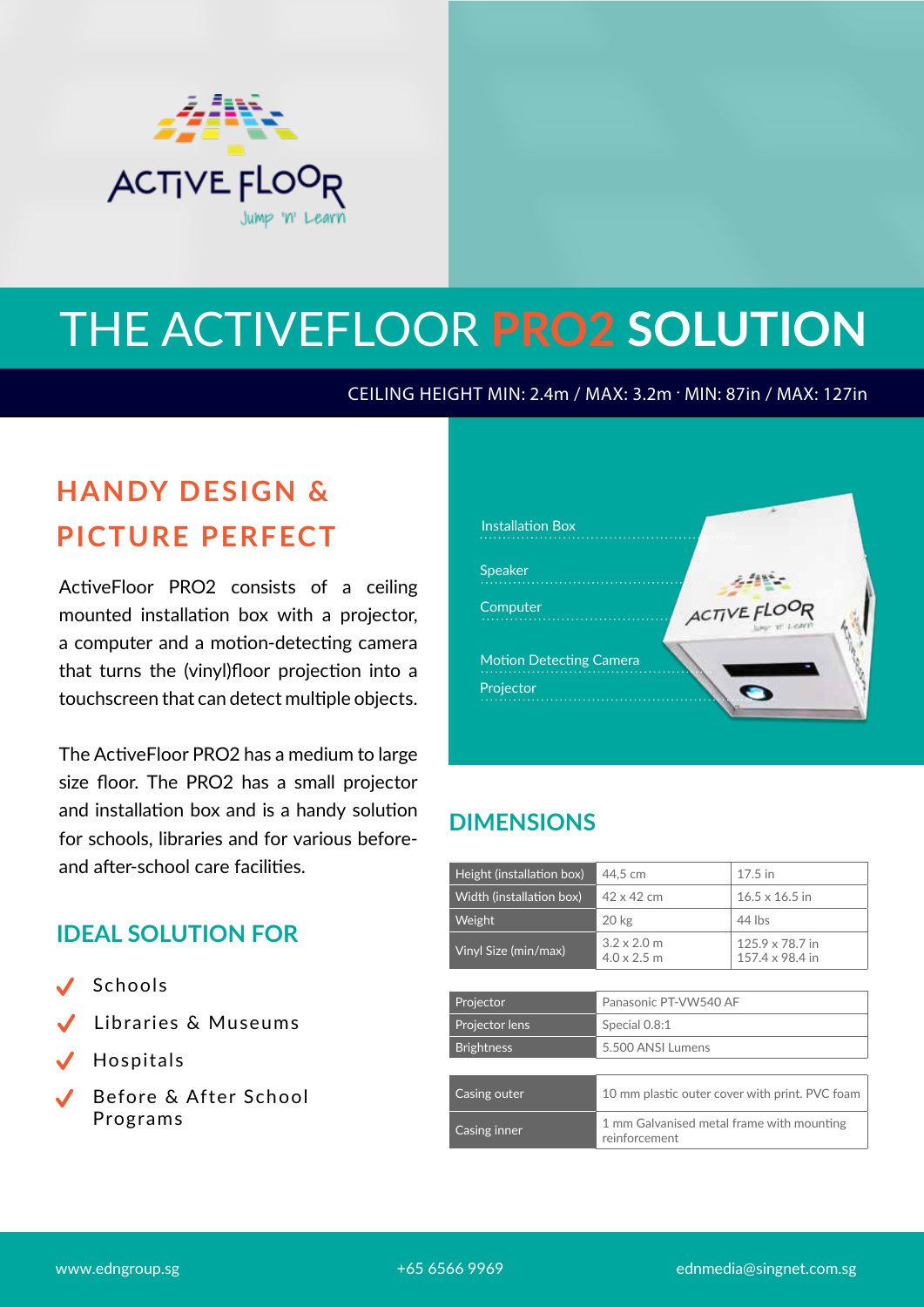#### **POSITION HEIGHT - IMAGE SIZE**

| Mounting position top of unit<br>(centimeters) | Image Size on Floor - Fixed posi-<br>tion | Mounting position top of unit<br>(inches) | Image Size on Floor - Fixed posi-<br>tion |
|------------------------------------------------|-------------------------------------------|-------------------------------------------|-------------------------------------------|
| 220 cm                                         | 231 x 144 cm                              | 87 in                                     | $90 \times 56$ in                         |
| $250 \text{ cm}$                               | 269 x 168 cm                              | 99 in                                     | $105 \times 66$ in                        |
| 280 cm                                         | 308 x 192 cm                              | $111$ in                                  | $121 \times 75$ in                        |
| 300 cm                                         | 333 x 208 cm                              | 119 in                                    | $131 \times 82$ in                        |
| 320 cm                                         | $359 \times 224$ cm                       | 127 in                                    | $141 \times 88$ in                        |

#### **PANASONIC PROJECTOR PT VW540**



| Projector system                     | <b>LCD</b>                                           |  |
|--------------------------------------|------------------------------------------------------|--|
| <b>Resolution</b>                    | $1.280 \times 800$ pixels                            |  |
| <b>Brightness</b>                    | 5.500 ANSI Lumens                                    |  |
| Contrast                             | 16000:1                                              |  |
| $\mid$ Lens Throw Ratio              | Special WIDE 0.8:1                                   |  |
| Lamp                                 | 280 W UHM lamp x 1 / 5000 hours (lamp power: Normal) |  |
| Audible Noise Type                   | 37.0 dB                                              |  |
| Dimensions (W $\times$ D $\times$ H) | 389 mm x 332 mm x 125 mm                             |  |
| <b>Weight</b>                        | Approx. 4.8 kg (10.6 lbs.)                           |  |

### **KINECT MOTION SENSOR DELL OPTIPLEX 3080**

| Developer  | Microsoft                                              |  |
|------------|--------------------------------------------------------|--|
| Type       | <b>Skeletal Tracking</b>                               |  |
| Technique  | Time-of-flight camera                                  |  |
| Platform   | MS Windows 10                                          |  |
| Frequency  | 30 Hz                                                  |  |
| Resolution | 1920x1080 (RGB camera)<br>512x424 pixels (depth image) |  |
| Latency    | 60-80 ms                                               |  |

| Manufacturer                        | Dell                   |  |
|-------------------------------------|------------------------|--|
| <b>CPU Manufacturer</b>             | Intel                  |  |
| <b>Processor Number</b>             | I3-10105T              |  |
| Form Factor                         | Desktop slimline       |  |
| <b>Processor Type</b>               | Core i3-10105T         |  |
| <b>Graphics Processor</b>           | Intel UHD Graphics 630 |  |
| Operating system                    | Windows 10 Pro 64      |  |
| <b>Storage Capacity, Hard Drive</b> | 128 GB                 |  |
| Hard Drive / Type                   | <b>SSD 128</b>         |  |
| <b>Power Provided</b>               | $65$ Watt              |  |

### **VINYL FLOOR TARKETT DJ DYNAVOX SPEAKER**

| Size (min / max) | $3.20 \times 2.00$ / 4.00 x 2.50 meter |
|------------------|----------------------------------------|
| Color            | White 5518013                          |
| Total thickness  | $2.60 \text{ mm}$                      |

| <b>RMS</b> effect              | $1 \times 20$ Watt (4) |  |
|--------------------------------|------------------------|--|
| Max SPL (sound pressure level) | 92 $\overline{AB}$     |  |
| Speaker unit / Bass            | 4"                     |  |
| Tweeter dome                   | 1 $\bigcap$ "          |  |